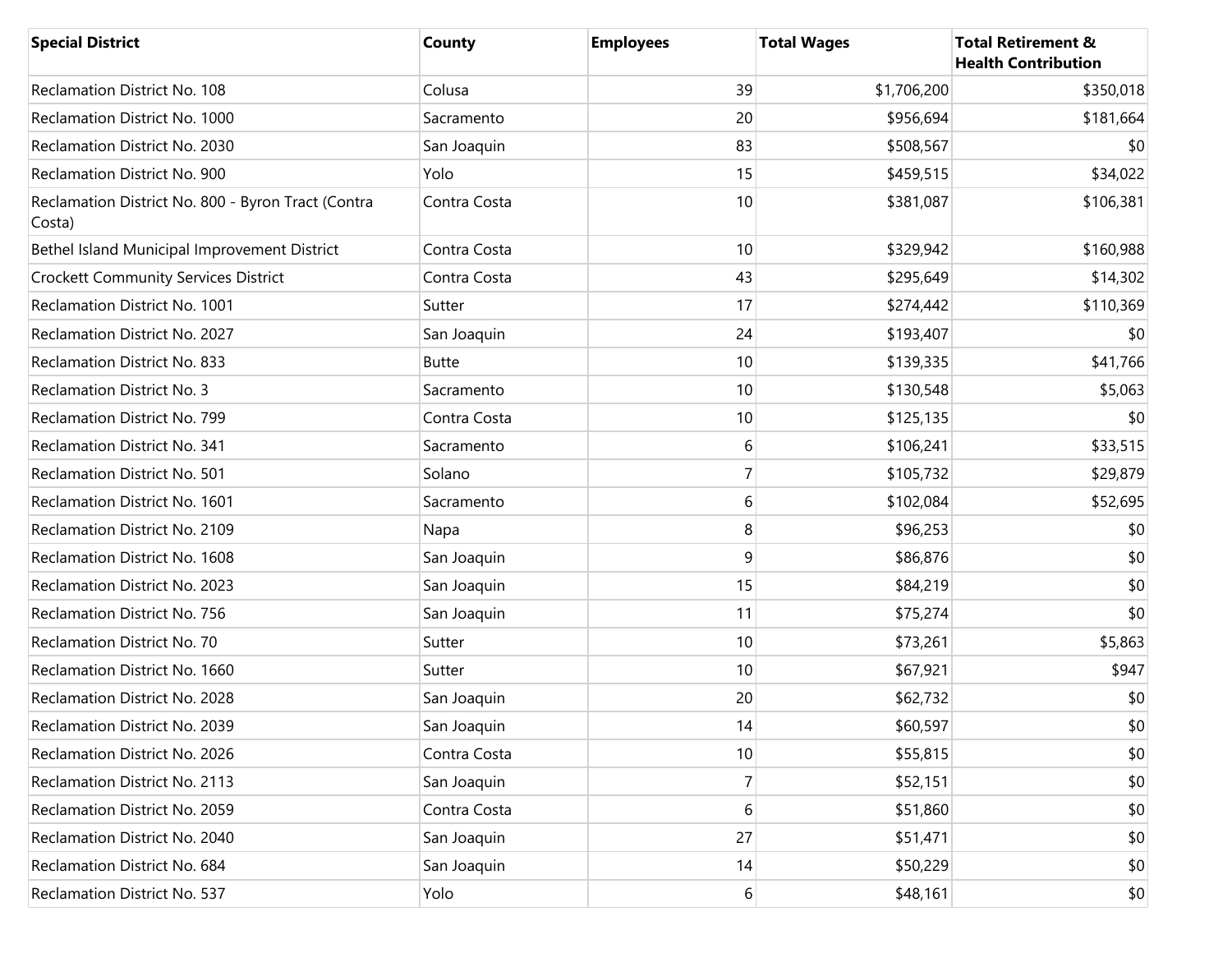| Reclamation District No. 348              | San Joaquin  | 4              | \$46,224 | \$0 |
|-------------------------------------------|--------------|----------------|----------|-----|
| Reclamation District No. 2072             | San Joaquin  | 9              | \$44,227 | \$0 |
| Reclamation District No. 2025             | Contra Costa | 16             | \$41,246 | \$0 |
| Reclamation District No. 548              | San Joaquin  | 10             | \$40,175 | \$0 |
| Reclamation District No. 563              | Sacramento   | 8              | \$30,357 | \$0 |
| Reclamation District No. 551              | Sacramento   | 5              | \$29,775 | \$0 |
| Reclamation District No. 1614             | San Joaquin  | 5              | \$26,775 | \$0 |
| Reclamation District No. 2041             | San Joaquin  | 6              | \$25,675 | \$0 |
| Reclamation District No. 2067             | Sacramento   | 5              | \$24,700 | \$0 |
| Reclamation District No. 2042             | San Joaquin  | 12             | \$23,790 | \$0 |
| Reclamation District No. 2064             | San Joaquin  | 5              | \$19,909 | \$0 |
| Reclamation District No. 800 (Sacramento) | Sacramento   | 6              | \$15,750 | \$0 |
| Reclamation District No. 2024             | Contra Costa | 16             | \$15,511 | \$0 |
| Reclamation District No. 1600             | Yolo         | 4              | \$15,000 | \$0 |
| Reclamation District No. 2137             | Contra Costa | 4              | \$14,578 | \$0 |
| Reclamation District No. 773              | San Joaquin  | 4              | \$13,540 | \$0 |
| Reclamation District No. 1607             | Solano       | 6              | \$13,381 | \$0 |
| Reclamation District No. 317              | Sacramento   | 4              | \$12,600 | \$0 |
| Reclamation District No. 2090             | Contra Costa | 4              | \$10,594 | \$0 |
| Reclamation District No. 2060             | Solano       | 14             | \$10,251 | \$0 |
| Reclamation District No. 150              | Yolo         | 8              | \$9,000  | \$0 |
| <b>Reclamation District No. 2</b>         | San Joaquin  | $\overline{7}$ | \$8,800  | \$0 |
| Reclamation District No. 524              | San Joaquin  | 9              | \$7,050  | \$0 |
| Reclamation District No. 17               | San Joaquin  | 6              | \$6,845  | \$0 |
| <b>Reclamation District No. 1</b>         | San Joaquin  | 5              | \$6,690  | \$0 |
| Reclamation District No. 2038             | San Joaquin  | 9              | \$6,650  | \$0 |
| Reclamation District No. 407              | Sacramento   | 4              | \$5,820  | \$0 |
| Reclamation District No. 544              | San Joaquin  | 4              | \$4,000  | \$0 |
| Reclamation District No. 2111             | Sacramento   | 6              | \$3,751  | \$0 |
| Reclamation District No. 2037             | San Joaquin  | 5              | \$2,714  | \$0 |
| Reclamation District No. 404              | San Joaquin  | 4              | \$2,595  | \$0 |
| Reclamation District No. 2119             | San Joaquin  | 8              | \$2,563  | \$0 |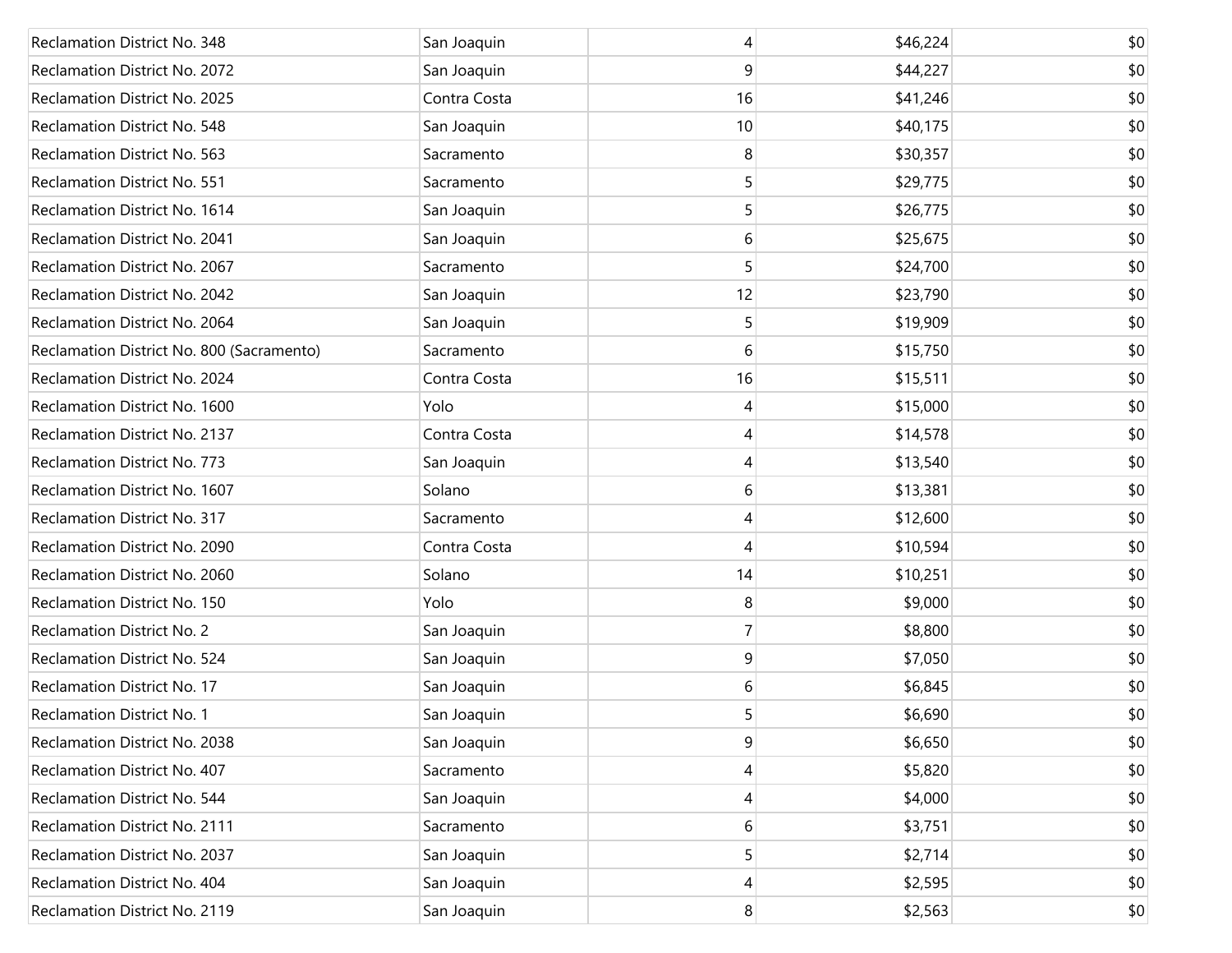| Three Rivers Levee Improvement Authority                                      | Yuba         | 5              | \$2,000 | \$0 |
|-------------------------------------------------------------------------------|--------------|----------------|---------|-----|
| Reclamation District No. 1606                                                 | Fresno       | 3              | \$385   | \$0 |
| Sacramento River Westside Levee District (Colusa)                             | Colusa       | 5              | \$360   | \$0 |
| <b>Carson Reclamation Authority</b>                                           | Los Angeles  | 7              | \$0     | \$0 |
| Collinsville Levee District (Solano)                                          | Solano       | $\overline{3}$ | \$0     | \$0 |
| Discovery Bay Reclamation and Drainage Maintenance<br>District (Contra Costa) | Contra Costa | 5              | \$0     | \$0 |
| Frost Lake Reclamation District No. 2129 (Solano)                             | Solano       | 7              | \$0     | \$0 |
| Knightsen Town Community Services District                                    | Contra Costa | 5              | \$0     | \$0 |
| Levee District No. 1 (Glenn)                                                  | Glenn        | 3              | \$0     | \$0 |
| Levee District No. 2 (Glenn)                                                  | Glenn        | 3              | \$0     | \$0 |
| Levee District No. 3 (Glenn)                                                  | Glenn        | 3              | \$0     | \$0 |
| Lockeford Protection District No. 1 (San Joaquin)                             | San Joaquin  | 3              | \$0     | \$0 |
| Pasadena Glen Community Services District                                     | Los Angeles  | 5              | \$0     | \$0 |
| Reclamation District No. 10                                                   | Yuba         | 3              | \$0     | \$0 |
| Reclamation District No. 1002                                                 | Sacramento   | 3              | \$0     | \$0 |
| Reclamation District No. 1007                                                 | San Joaquin  | 3              | \$0     | \$0 |
| Reclamation District No. 1618                                                 | Kings        | 5              | \$0     | \$0 |
| Reclamation District No. 1667                                                 | Solano       | 3              | \$0     | \$0 |
| Reclamation District No. 2021                                                 | San Joaquin  | 3              | \$0     | \$0 |
| Reclamation District No. 2029                                                 | San Joaquin  | 3              | \$0     | \$0 |
| Reclamation District No. 2033                                                 | San Joaquin  | 5              | \$0     | \$0 |
| Reclamation District No. 2044                                                 | San Joaquin  | 5              | \$0     | \$0 |
| Reclamation District No. 2047                                                 | Colusa       | 7              | \$0     | \$0 |
| Reclamation District No. 2054                                                 | Sutter       | $\overline{3}$ | \$0     | \$0 |
| Reclamation District No. 2056                                                 | Sutter       | $\mathsf{3}$   | \$0     | \$0 |
| Reclamation District No. 2062                                                 | San Joaquin  | 4              | \$0     | \$0 |
| Reclamation District No. 2063                                                 | Stanislaus   | 5              | \$0     | \$0 |
| Reclamation District No. 2070                                                 | Lake         | 3              | \$0     | \$0 |
| Reclamation District No. 2071                                                 | Kings        | 7              | \$0     | \$0 |
| Reclamation District No. 2074                                                 | San Joaquin  | 5              | \$0     | \$0 |
| Reclamation District No. 2075                                                 | San Joaquin  | 5              | \$0     | \$0 |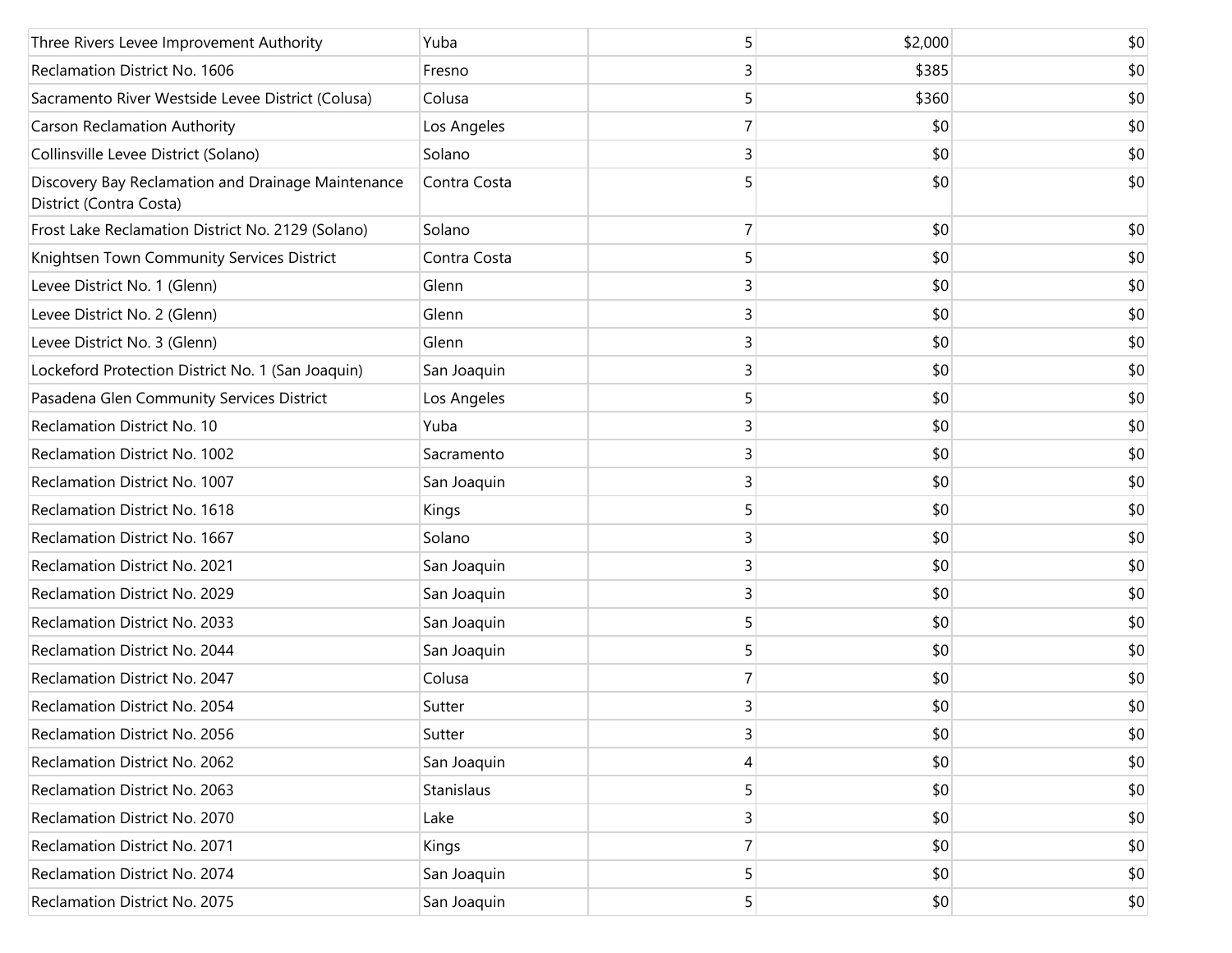| Reclamation District No. 2084               | Solano       | 3                       | \$0 | \$0 |
|---------------------------------------------|--------------|-------------------------|-----|-----|
| Reclamation District No. 2085               | San Joaquin  | 5                       | \$0 | \$0 |
| Reclamation District No. 2086               | San Joaquin  | 3                       | \$0 | \$0 |
| Reclamation District No. 2089               | San Joaquin  | 5                       | \$0 | \$0 |
| Reclamation District No. 2091               | Stanislaus   | 3                       | \$0 | \$0 |
| Reclamation District No. 2092               | Stanislaus   | 3                       | \$0 | \$0 |
| Reclamation District No. 2093               | Solano       | 3                       | \$0 | \$0 |
| Reclamation District No. 2095               | San Joaquin  | 3                       | \$0 | \$0 |
| Reclamation District No. 2096               | San Joaquin  | 5                       | \$0 | \$0 |
| Reclamation District No. 2098               | Solano       | 6                       | \$0 | \$0 |
| Reclamation District No. 2103               | Yuba         | 3                       | \$0 | \$0 |
| Reclamation District No. 2106               | Glenn        | 5                       | \$0 | \$0 |
| Reclamation District No. 2107               | San Joaquin  | 3                       | \$0 | \$0 |
| Reclamation District No. 2110               | Sacramento   | 3                       | \$0 | \$0 |
| Reclamation District No. 2112               | Solano       | 5                       | \$0 | \$0 |
| Reclamation District No. 2114               | San Joaquin  | 3                       | \$0 | \$0 |
| Reclamation District No. 2115               | San Joaquin  | 3                       | \$0 | \$0 |
| Reclamation District No. 2116               | San Joaquin  | 3                       | \$0 | \$0 |
| Reclamation District No. 2117               | Contra Costa | 3                       | \$0 | \$0 |
| Reclamation District No. 2122               | Contra Costa | 3                       | \$0 | \$0 |
| Reclamation District No. 2125               | Kings        | 5                       | \$0 | \$0 |
| Reclamation District No. 2126               | San Joaquin  | 3                       | \$0 | \$0 |
| Reclamation District No. 2130               | Solano       | 4                       | \$0 | \$0 |
| Reclamation District No. 2134               | Solano       | 3                       | \$0 | \$0 |
| Reclamation District No. 2135               | Solano       | 5                       | \$0 | \$0 |
| Reclamation District No. 2136               | Solano       | 8                       | \$0 | \$0 |
| Reclamation District No. 2138               | Solano       | 8                       | \$0 | \$0 |
| Reclamation District No. 2140               | Glenn        | 4                       | \$0 | \$0 |
| Reclamation District No. 2142               | Solano       | 3                       | \$0 | \$0 |
| Reclamation District No. 2143 (Wendt Ranch) | Stanislaus   | 3                       | \$0 | \$0 |
| Reclamation District No. 38                 | San Joaquin  | $\overline{3}$          | \$0 | \$0 |
| Reclamation District No. 403                | San Joaquin  | $\overline{\mathbf{3}}$ | \$0 | \$0 |